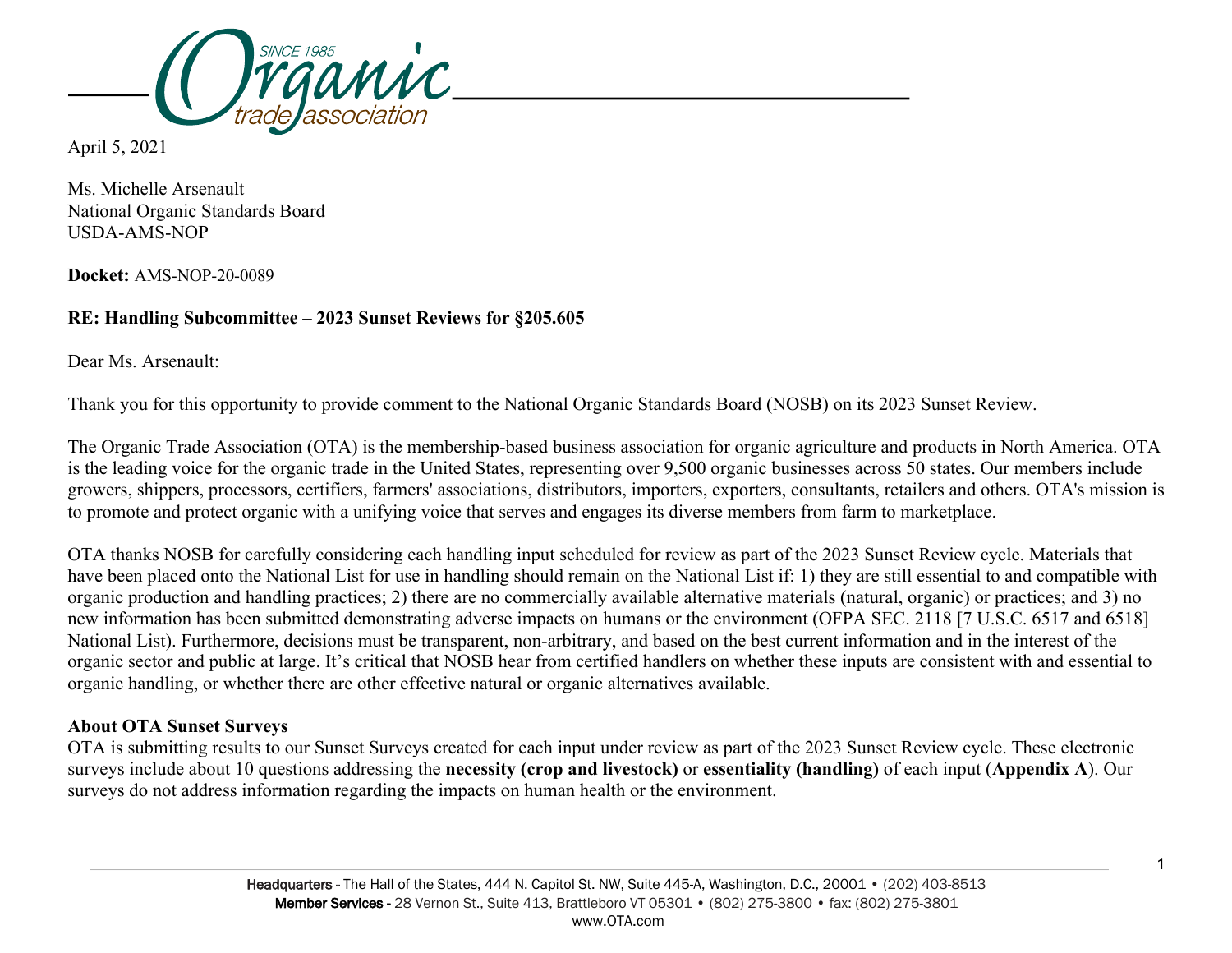

The surveys are open to any NOP certified organic operation. The names of the companies submitting the information are confidential (not disclosed to OTA). To ensure wide distribution of the surveys beyond OTA membership, OTA worked with Accredited Certifying Agencies (ACAs) to distribute the survey to all of their clients as well as to targeted clients they know are using the inputs under review.

## **Results of OTA Sunset Surveys**

OTA has received **17** total responses on our 2023 Handling Sunset Surveys. Below is a summary of the feedback received via OTA's Sunset Surveys to date on the § 205.605 materials under review.

**§205.605(a) – Non-synthetic Non-agricultural (non-organic) substances allowed as ingredients in or on processed products labeled "organic" or "made with organic (specified ingredients or food group(s)).**

| <b>Summary of responses</b>                                                                                                                                                                   | <b>Average rating of</b>                                                                                                                                                             |
|-----------------------------------------------------------------------------------------------------------------------------------------------------------------------------------------------|--------------------------------------------------------------------------------------------------------------------------------------------------------------------------------------|
|                                                                                                                                                                                               | <b>Essentiality</b><br>(from 1 to 5, with 5 being)<br>"critical – would leave"                                                                                                       |
|                                                                                                                                                                                               | organic without it")                                                                                                                                                                 |
|                                                                                                                                                                                               | Rating not provided                                                                                                                                                                  |
| Uses:<br>Used routinely in yogurt as a thickener/gelling agent<br>If the material were prohibited:<br>If agar-agar were to no longer be allowed the quality of our products would be altered. |                                                                                                                                                                                      |
| 4 Responses received from certified operations.                                                                                                                                               |                                                                                                                                                                                      |
| Used routinely and/or daily in:                                                                                                                                                               |                                                                                                                                                                                      |
|                                                                                                                                                                                               |                                                                                                                                                                                      |
| effects on milk coagulation that are critical to many styles of cheese production that fungi or plant<br>based rennets simply cannot provide.                                                 |                                                                                                                                                                                      |
| The material is essential because:                                                                                                                                                            |                                                                                                                                                                                      |
| Helps milk coagulate and turn fluid milk into curds and whey for cheesemaking. No suitable<br>alternatives.                                                                                   |                                                                                                                                                                                      |
|                                                                                                                                                                                               | 1 Response received from a certified operation.<br>$\text{Cheese}-\text{coagulant}$<br>Artisan Cheese - The chymosin/pepsin attributes in traditional animal rennet produce positive |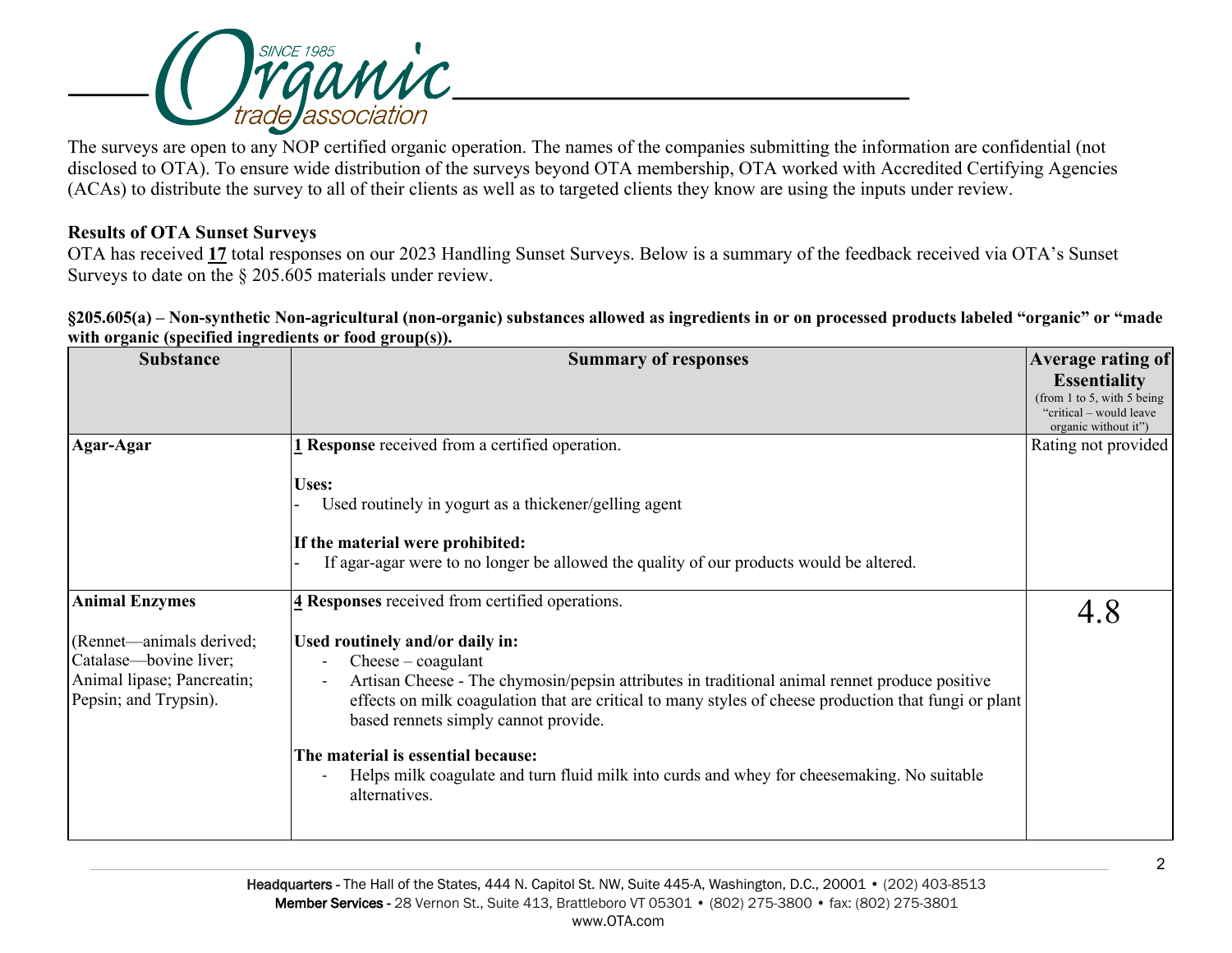|                                                                                                            | <b><i>YGQMMC</i></b>                                                                                                                                                                                                                                                                                                                                                                                                                                                                   |   |
|------------------------------------------------------------------------------------------------------------|----------------------------------------------------------------------------------------------------------------------------------------------------------------------------------------------------------------------------------------------------------------------------------------------------------------------------------------------------------------------------------------------------------------------------------------------------------------------------------------|---|
|                                                                                                            |                                                                                                                                                                                                                                                                                                                                                                                                                                                                                        |   |
|                                                                                                            | Alternative are not sufficient because:<br>Some styles of cheese (softer) are able to be produced successfully with non-animal based rennets.<br>Longer aged, harder styles of cheese are unable to be successfully coagulated when being<br>produced with these non-animal based rennets. It is necessary for the production of these styles of<br>cheese.<br>Microbial rennet and thistle rennet are alternatives.                                                                   |   |
|                                                                                                            | If the material were prohibited:<br>The product quality would be impacted.<br>It would be catastrophic to the health of our company and our industry. We assume 95%+ of<br>organic cheesemakers across the United States are using animal rennet and would have to stop<br>production if animal rennet was no longer allowed.<br>It would affect the tradition of cheesemaking as well as product quality.<br>$\overline{\phantom{a}}$<br>We would not produce organic cheese anymore. |   |
| <b>Calcium Sulfate-Mined</b>                                                                               | 1 Response received from a certified operation.<br>Uses:<br>Used in daily as a coagulant in Tofu products                                                                                                                                                                                                                                                                                                                                                                              | 5 |
| Carrageenan                                                                                                | No responses received so far.                                                                                                                                                                                                                                                                                                                                                                                                                                                          |   |
| Glucono-delta-lactone-<br>production by the oxidation of<br>D-glucose with bromine water<br>is prohibited. | 1 Response received from a certified operation.<br>Uses:<br>Used in daily in tofu products as a coagulant<br>Alternative are not sufficient because:<br>Have not tried alternatives and unaware of any management practices that would eliminate its<br>need                                                                                                                                                                                                                           | 4 |
| Tartaric Acid - made from<br>grape wine                                                                    | 2 Responses received from certified operations.<br><b>Used in:</b><br>Wine                                                                                                                                                                                                                                                                                                                                                                                                             | 4 |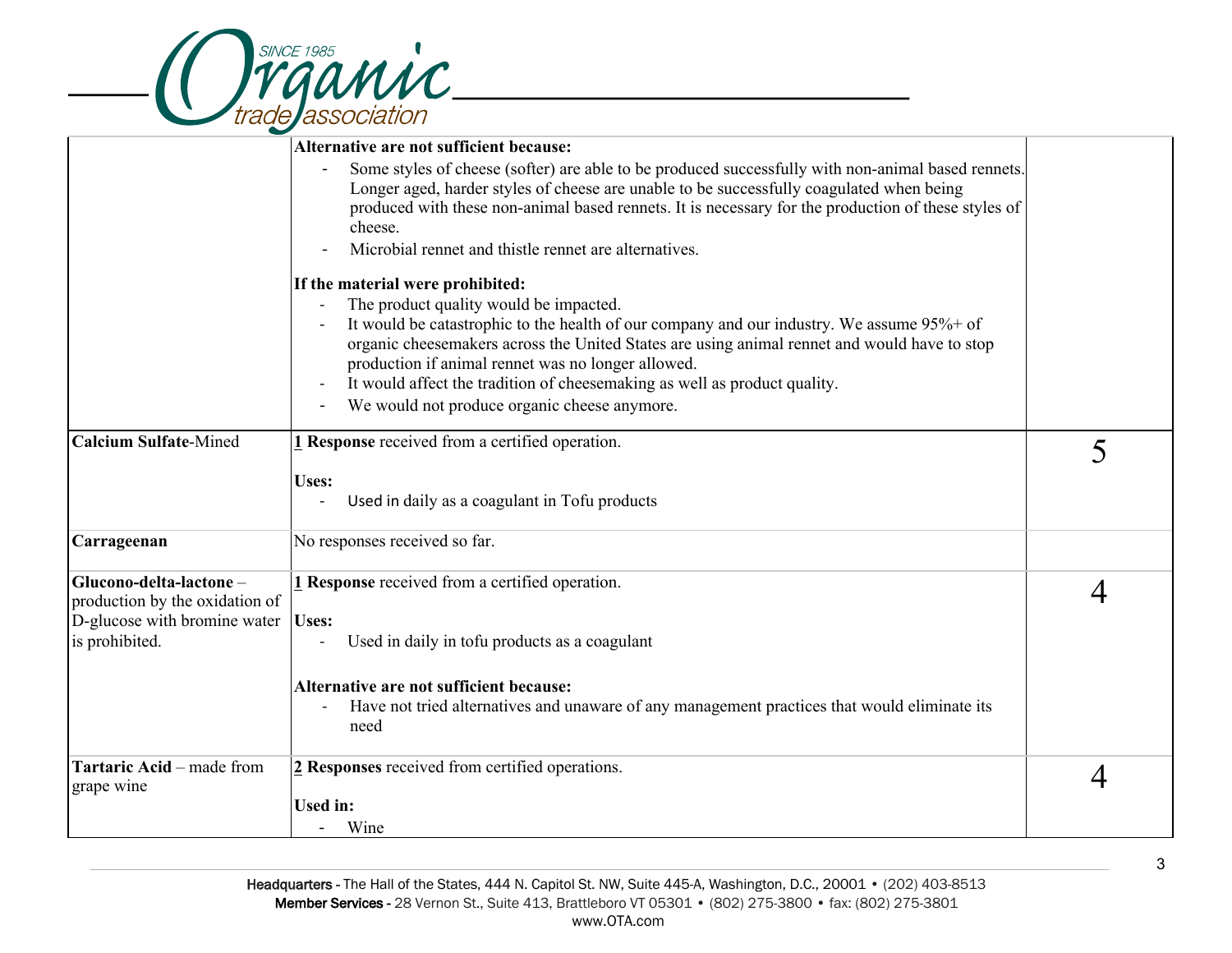| <b>GAMIC</b>                                                                                                                                                                                                                                                                                                                                                               |  |
|----------------------------------------------------------------------------------------------------------------------------------------------------------------------------------------------------------------------------------------------------------------------------------------------------------------------------------------------------------------------------|--|
| Cookies                                                                                                                                                                                                                                                                                                                                                                    |  |
| The material is essential because:<br>Being able to adjust our pH with TA helps us to avoid the use of the synthetic chemical SO2<br>$\overline{\phantom{a}}$<br>Alternative are not sufficient because:<br>There are times when we do not need to adjust the pH<br>$\blacksquare$                                                                                         |  |
| If the material were prohibited:<br>It would hinder us since we have spent years perfecting a synthetic free wine.<br>$\overline{\phantom{a}}$<br>Is there a sufficient supply of organic grapes to make tartaric acid from organic grapes?<br>Yes, but would need to grow it as a new industry. The organic grapes are used for wine, not for<br>$\overline{\phantom{0}}$ |  |
| tartaric acid.                                                                                                                                                                                                                                                                                                                                                             |  |

### **§205.605(b) – Synthetic Non-agricultural (non-organic) substances allowed as ingredients in or on processed products labeled "organic" or "made with organic (specified ingredients or food group(s)).**

| <b>Substance</b>                     | $\mathbf{\Xi}$<br>$\cdots$<br><b>Summary of responses</b>                | <b>Average rating of</b>                        |
|--------------------------------------|--------------------------------------------------------------------------|-------------------------------------------------|
|                                      |                                                                          | <b>Essentiality</b>                             |
|                                      |                                                                          | (from 1 to 5, with 5 being)                     |
|                                      |                                                                          | "critical - would leave<br>organic without it") |
| $ $ Cellulose (CAS #9004-34-         | 1 Response received from a certified operation.                          |                                                 |
| $ 6\rangle$ —for use in regenerative |                                                                          |                                                 |
| casings, powdered cellulose as       | Used routinely in:                                                       |                                                 |
| an anti-caking agent (non-           | Cheese as an anti-caking agent                                           |                                                 |
| chlorine bleached) and filtering     |                                                                          |                                                 |
| aid. Microcrystalline cellulose      |                                                                          |                                                 |
| is prohibited.                       |                                                                          |                                                 |
| <b>Chlorine Materials</b>            | 4 Responses received from certified organic operations.                  | 4.8                                             |
|                                      | Please also see OTA's comments directly below this survey results table. |                                                 |
| -Calcium hypochlorite.               |                                                                          |                                                 |
|                                      | <b>Used in:</b>                                                          |                                                 |
| -Chlorine dioxide.                   | Lettuces, routine, daily                                                 |                                                 |
|                                      |                                                                          |                                                 |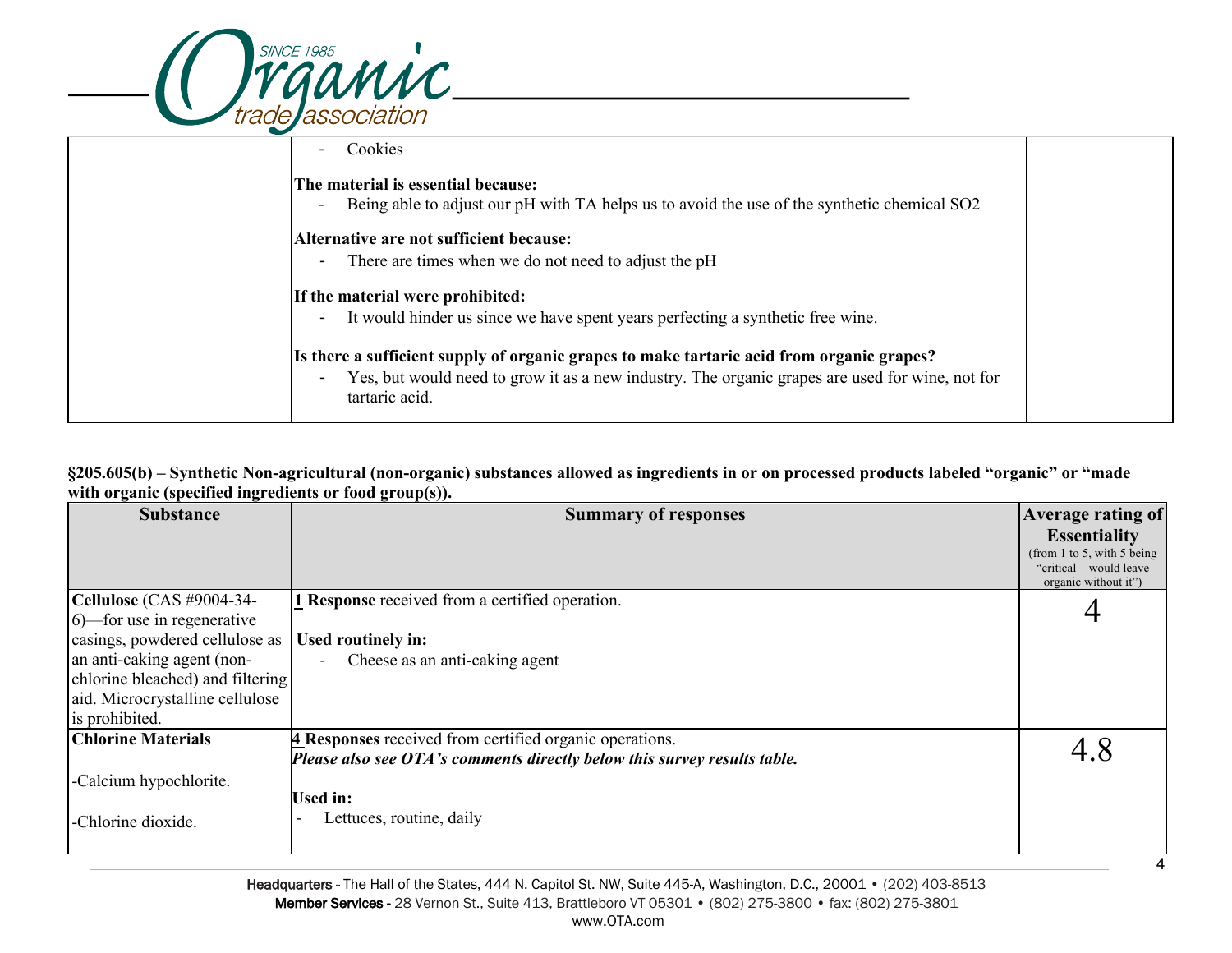

| -Hypochlorous acid-<br>generated from electrolyzed<br>water                                | All of our wash equipment is sanitized with it and leafy greens are dunked in water with a small<br>concentration of Na Hypochlorite in it, daily<br>Row crops, vegetables, daily<br>Dairy, eggs - daily                                                                                                                                                                                                                                                                                                                                                                                                                                                                                                                        |     |
|--------------------------------------------------------------------------------------------|---------------------------------------------------------------------------------------------------------------------------------------------------------------------------------------------------------------------------------------------------------------------------------------------------------------------------------------------------------------------------------------------------------------------------------------------------------------------------------------------------------------------------------------------------------------------------------------------------------------------------------------------------------------------------------------------------------------------------------|-----|
| -Sodium hypochlorite                                                                       | The material is essential because:<br>Sanitation, prevention of spread of human pathogens<br>To bring wash water to potable water standards<br>Sanitizer, powerful cleaner that is good for milk protein<br>Alternative are not sufficient because:<br>I have looked, but not been able to find appropriate products that are readily available<br>Chemical sanitation is our only option for cleaning our surfaces<br>We also use peroxyacetic acid and hydrogen peroxide. All are essential.<br>If the material were prohibited:                                                                                                                                                                                              |     |
|                                                                                            | Food safety would be impacted<br>There would be a significantly increased risk of human pathogen spread.<br>We would have to find another way to get water to potable standard<br>This would be a huge loss, especially on dairy farms. For processing and handling is it very<br>common for equipment and food surface cleaning                                                                                                                                                                                                                                                                                                                                                                                                |     |
| Potassium Hydroxide -<br>prohibited for use in lye<br>peeling of fruits and<br>vegetables. | 3 Responses received from certified organic operations.<br><b>Used in:</b><br>Yogurt, and use potassium hydroxide as a cleaning agent, daily<br>Beverages - pH adjuster, routinely<br>Nutritional Products, routinely in most formulas<br>The material is essential because:<br>Chlorinated Alka Plus Foaming Liquid- (Contains Potassium hydroxide & Sodium hypochlorite)<br>this product is used for foam cleaning the exterior of all equipment, then rinsed off with potable<br>water. Foaming products are extremely important to our routine sanitation practices.<br>There are no management practices that would eliminate the need for this material<br>Needed to adjust pH and as a source of potassium fortification | 4.7 |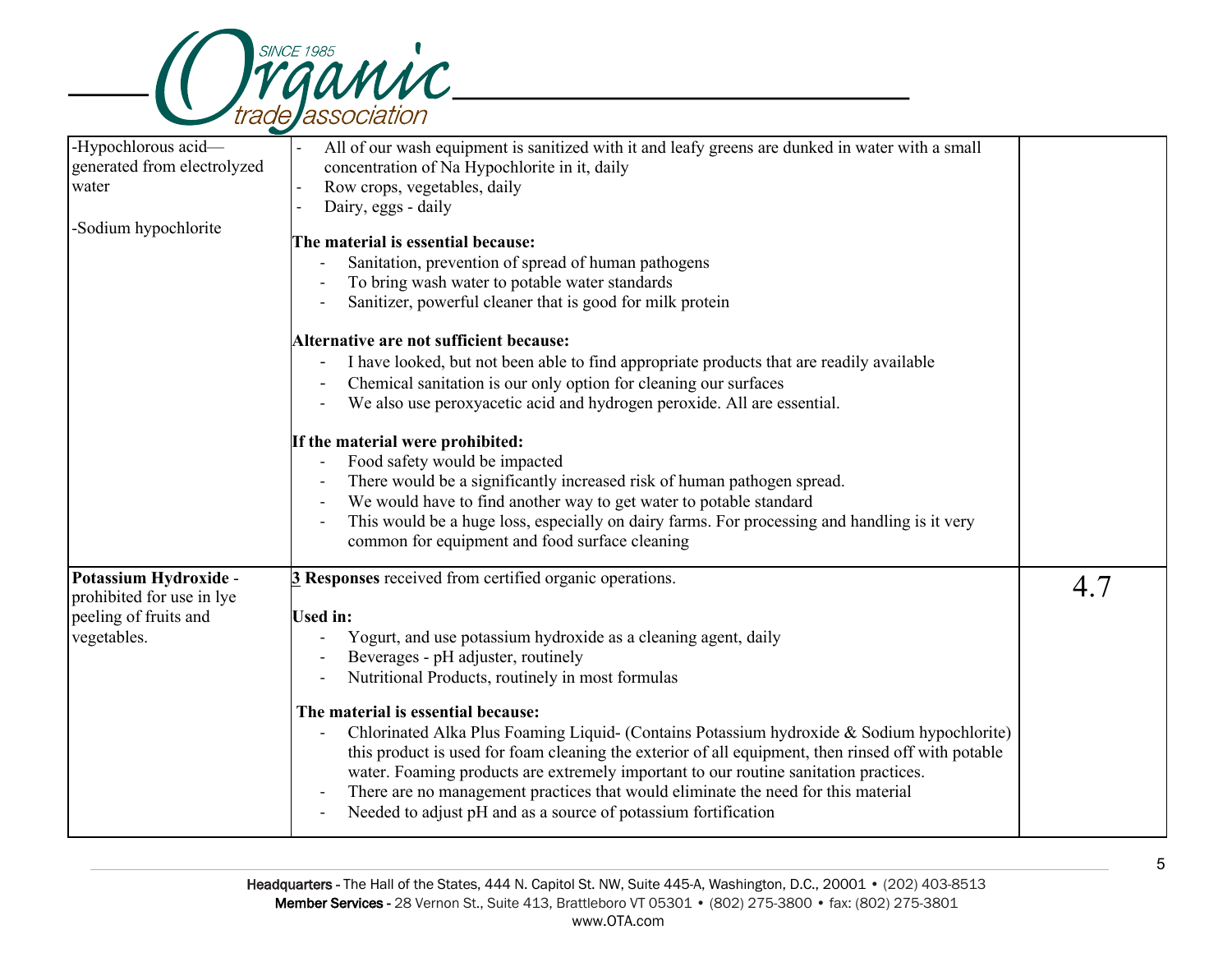

|                                                                     | Alternative are not sufficient because:                                                                                                                                                                                                                               |     |
|---------------------------------------------------------------------|-----------------------------------------------------------------------------------------------------------------------------------------------------------------------------------------------------------------------------------------------------------------------|-----|
|                                                                     | For nutritional products, calcium hydroxide can be used, but it is less soluble than potassium<br>hydroxide and quality (heavy metals) is a concern. We're also not aware of any other<br>management practices that would eliminate the need for potassium hydroxide. |     |
|                                                                     | If the material were prohibited:                                                                                                                                                                                                                                      |     |
|                                                                     | We would need to identify something else that could play the same role in sanitization of our<br>equipment.<br>Without potassium hydroxide we would lose the ability to maintain product stability (i.e., product                                                     |     |
|                                                                     | would coagulate, etc.)                                                                                                                                                                                                                                                |     |
|                                                                     | Significant impact to products. Without pH adjustment the product may not survive the<br>manufacturing process leading to unacceptable product quality. We would leave organic if we<br>could no longer use this product.                                             |     |
| <b>Silicon Dioxide - Permitted as</b>                               | 2 Responses received from certified organic operations.                                                                                                                                                                                                               | 4.5 |
| a defoamer. Allowed for other                                       |                                                                                                                                                                                                                                                                       |     |
| uses when organic rice hulls                                        | <b>Used in:</b>                                                                                                                                                                                                                                                       |     |
| are not commercially available.                                     | As a defoamer in Beverages (used as needed when certain conditions arise                                                                                                                                                                                              |     |
|                                                                     | As a defoamer in Raw Ingredients (used routinely)                                                                                                                                                                                                                     |     |
|                                                                     | Alternative are not sufficient because:                                                                                                                                                                                                                               |     |
|                                                                     | There are no other alternatives                                                                                                                                                                                                                                       |     |
| <b>Potassium Lactate - for use as No responses received so far.</b> |                                                                                                                                                                                                                                                                       |     |
| an antimicrobial agent and pH                                       |                                                                                                                                                                                                                                                                       |     |
| regulator only.                                                     |                                                                                                                                                                                                                                                                       |     |
| Sodium Lactate - for use as an No responses received so far.        |                                                                                                                                                                                                                                                                       |     |
| antimicrobial agent and pH                                          |                                                                                                                                                                                                                                                                       |     |
| regulator only.                                                     |                                                                                                                                                                                                                                                                       |     |

# **Additional OTA Comments on Chlorine Materials**

It is critical that organic producers and handlers have a tool kit of antimicrobials that will allow them to fully comply with all food safety requirements, and have the ability to rotate among several materials to reduce the incidence of microbial resistance. It is also critical that the National List continues to represent the best and least-toxic technology our food system has developed. For this reason, the Organic Trade Association continues to be supportive of NOSB's work to better understand sanitizer (antimicrobial) materials used in organic production and handling systems.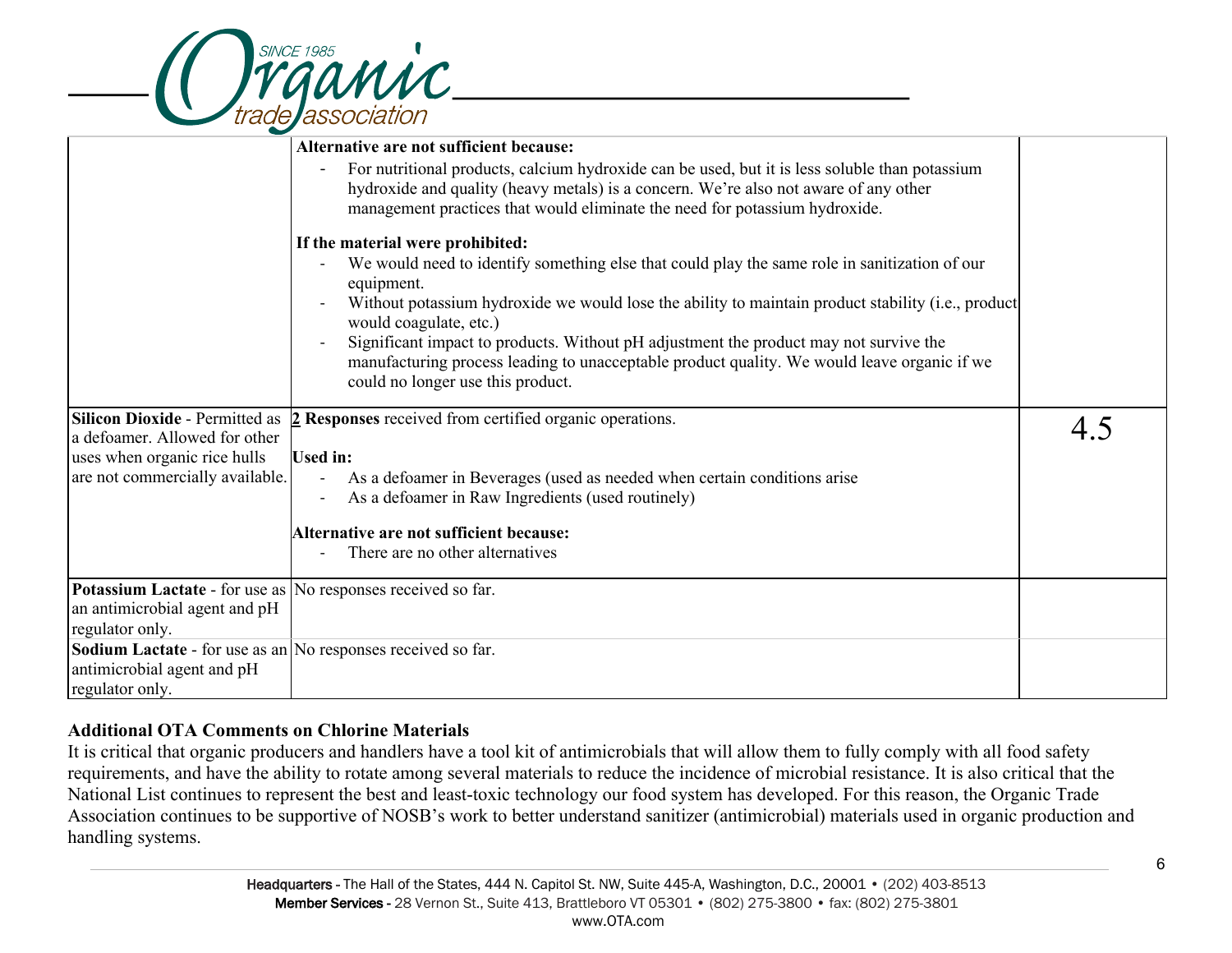

However, as reflected by several of the questions included under the Sunset Review for chlorine materials, we are concerned that NOSB's "draft framework" document is being prematurely incorporated into the Sunset Process and imposing several questions on the organic community that are outside the scope of the Sunset Review.

We believe that NOSB and organic stakeholders share a common interest in that we prioritize food safety *and* we want to see the least toxic cleaners, sanitizers and disinfectants being used. If this is the goal, and we believe it is, OTA asks NOSB to consider the following:

- For handling operations, cleaners, sanitizers & disinfectants are listed under a National List heading that references "**ingredients**" (§ 205.605). This has been a source of confusion for individuals inside and outside the organic sector for a very long-time. On-going education is necessary.
- For handling operations, any cleaner, sanitizer or disinfectant that is used **in direct contact with an organic** product must be on the National List. Materials that are used on food contact surfaces do not need to appear on the National List, provided they do not come in contact with the organic product (§ 205.272(a)). This is not directly spelled out in the regulations, and although it is well understood by certifiers and experienced organic operations, it continues to be an area where constant education and clarification are needed.
- NOSB does not review the majority of the cleaners, sanitizers or disinfectants used in organic process facilities because they do not come in contact with organic products. They are used on food contact surfaces followed by a rinse or some other intervening event. However, certifiers and inspectors review these materials along with a complete description of how, when and why they are used, and how contamination prevention requirements are met. This is a requirement of the Organic System Plan and applies to ALL cleaners, sanitizers or disinfectants used in organic handling and processing, direct or indirect use.
- There is a facility pest management practice standard (§ 205.271) that requires an integrated approach to pest management. A stepwise preferential approach is applied to preventive measures and mechanical, physical and biological controls, followed by materials that are on the National List followed by materials that are not on the National List. However, the facility pest management practice standard does not apply to cleaners, sanitizers or disinfectants, or at least it has not historically.
- The Canadian Organic Standards CAN/CGSB-32.310-2020 (under the Permitted Substances Lists CAN/CGSB-32.311-2020) include a designated list for cleaners, sanitizers and disinfectants (crops, livestock and handling) that is divided into a section for materials permitted without a mandatory removal event and a section for which a removal event is mandatory prior to an organic production load or run. Further, the Canadian Organic Standards are structured like the NOP facility pest management practice standard at § 205.271. Substances on the list are preferred. When they are not sufficient, materials that are not on the National List may be used with documented justification.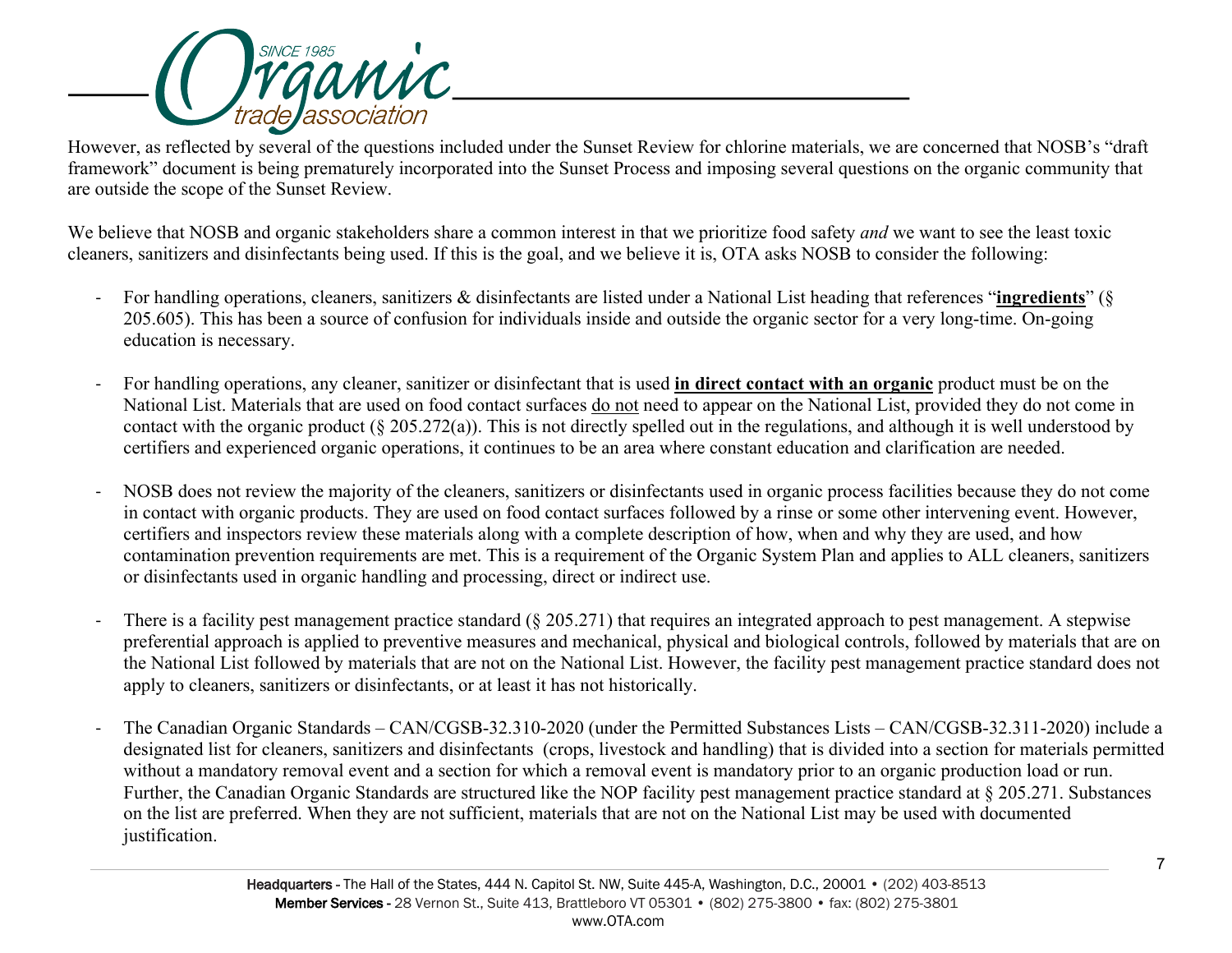

Given the above, OTA asks NOSB to consider the following pathways that could support best use of cleaners and sanitizers:

- Develop research questions and set research priorities about the use and development of cleaners and sanitizers in organic systems, and how to ensure food safety requirements are met in a way that minimizes overall health and environmental risks.
- Restructuring the National List so that cleaners, sanitizers and disinfectants have a designated section. This would generally help certified operations understand the cleaners, sanitizers and disinfectants that that may be used, and it would help organic outreach and education efforts. The list could be designed to accommodate an integrated stepwise approach (such as § 205.271) to using cleaners, sanitizers and disinfectants to minimize overall economic, health and environmental risks. A designated list could also provide further opportunity for Materials Review Organizations that maintain brand name product lists *and* for their clients that are in the business of developing NOP compliant products compatible with organic principles. Overall, a designated list could help NOSB in its review of sanitizers, cleaners and disinfectants and it could support the use of alternative, less toxic materials, when their use can meet strict food safety standards.

On behalf of our members across the supply chain and the country, the Organic Trade Association thanks the National Organic Standards Board for the opportunity to comment, and for your commitment to furthering organic agriculture.

Respectfully submitted,

Hwendolyn V. Wyank

Gwendolyn Wyard Vice President of Regulatory and Technical Affairs Organic Trade Association

cc: Laura Batcha Executive Director/CEO Organic Trade Association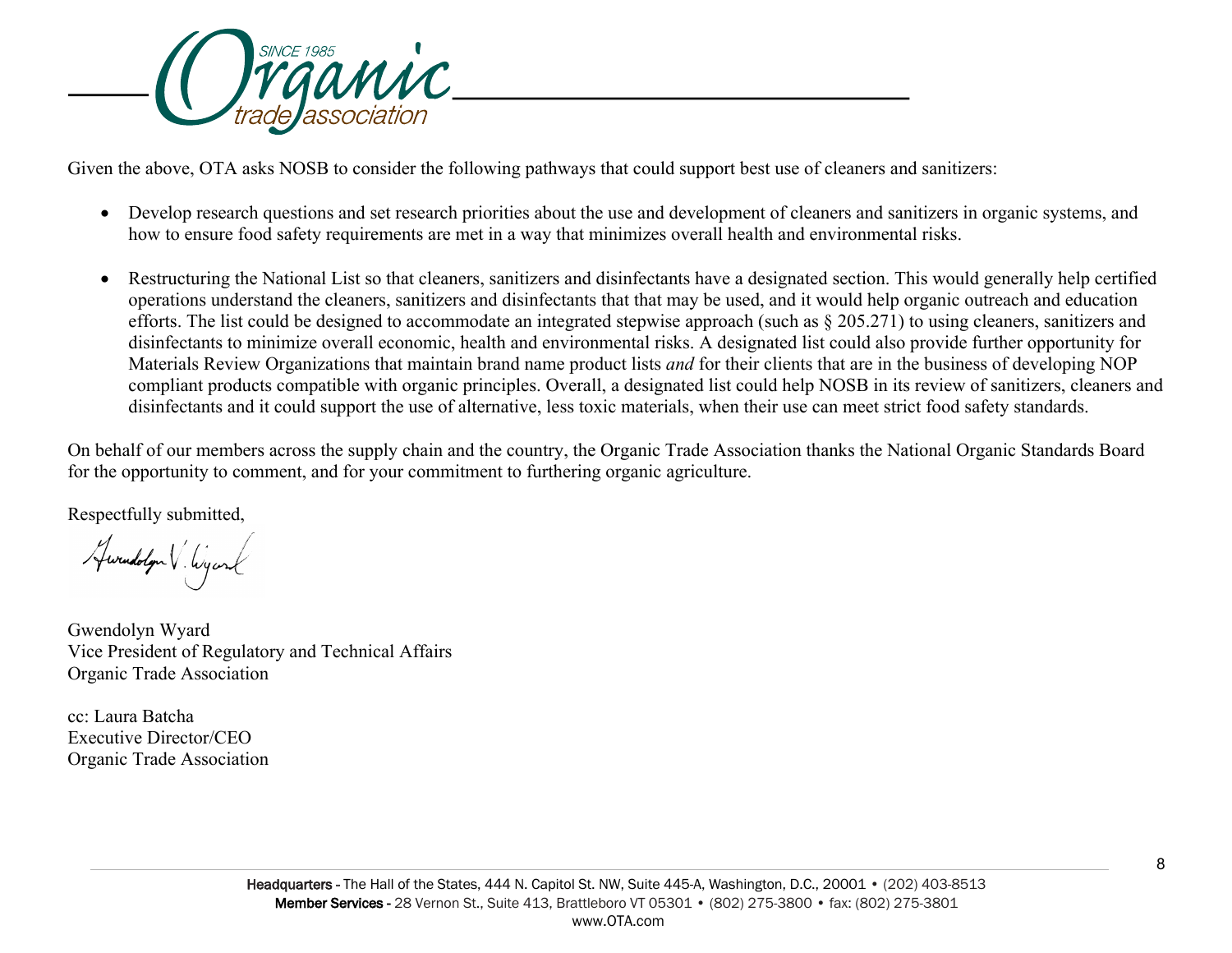

**Appendix A** – **Sample Survey for Handling Inputs**

**1. Is your operation certified organic?** Yes / No

**2. Is [SUBSTANCE] included in your organic system plan?** Yes / No

3. Which types of organic products do you use this substance in/on? (e.g., yogurt, fruit juices, baked goods, etc.)

4. What function does the substance provide in/on your organic products and why is it essential? (e.g., stabilizer, thickener, flavor, sanitizer, etc.)

5. With what frequency does your operation use the substance? (e.g., seldom, as needed when a certain condition arises, routinely, etc.)

6. NOSB collects information about the "ancillary substances" (e.g. carriers, preservatives, stabilizers) that may be used to formulate commercial forms of the substance. Please list any ancillary substances that are identified on the ingredient statement on the specification sheet that accompanies **the substance you purchase.**

7. Have you tried using any other substances as an alternative to [SUBSTANCE]? (e.g. other natural substances if the substance in question is synthetic; or organic substances if the substance in question is natural)

If so**,** please describe your search and sourcing efforts, which substances you've tried and whether the quantity available was sufficient and/or whether the alternative substance had the quality and form necessary to fulfill the required function of the organic product or process.

8. Are there any other *management practices* that would eliminate the need for [SUBSTANCE]? If so, please describe the efficacy of the alternative management practices:

9. How would your organic handling be impacted if [SUBSTANCE] was no longer be allowed? (describe the effects on product quality, economic effects, environment effects, or human health effects)

10. On a scale from 1 to 5 stars, rate the overall necessity of [SUBSTANCE] for your organic operation: